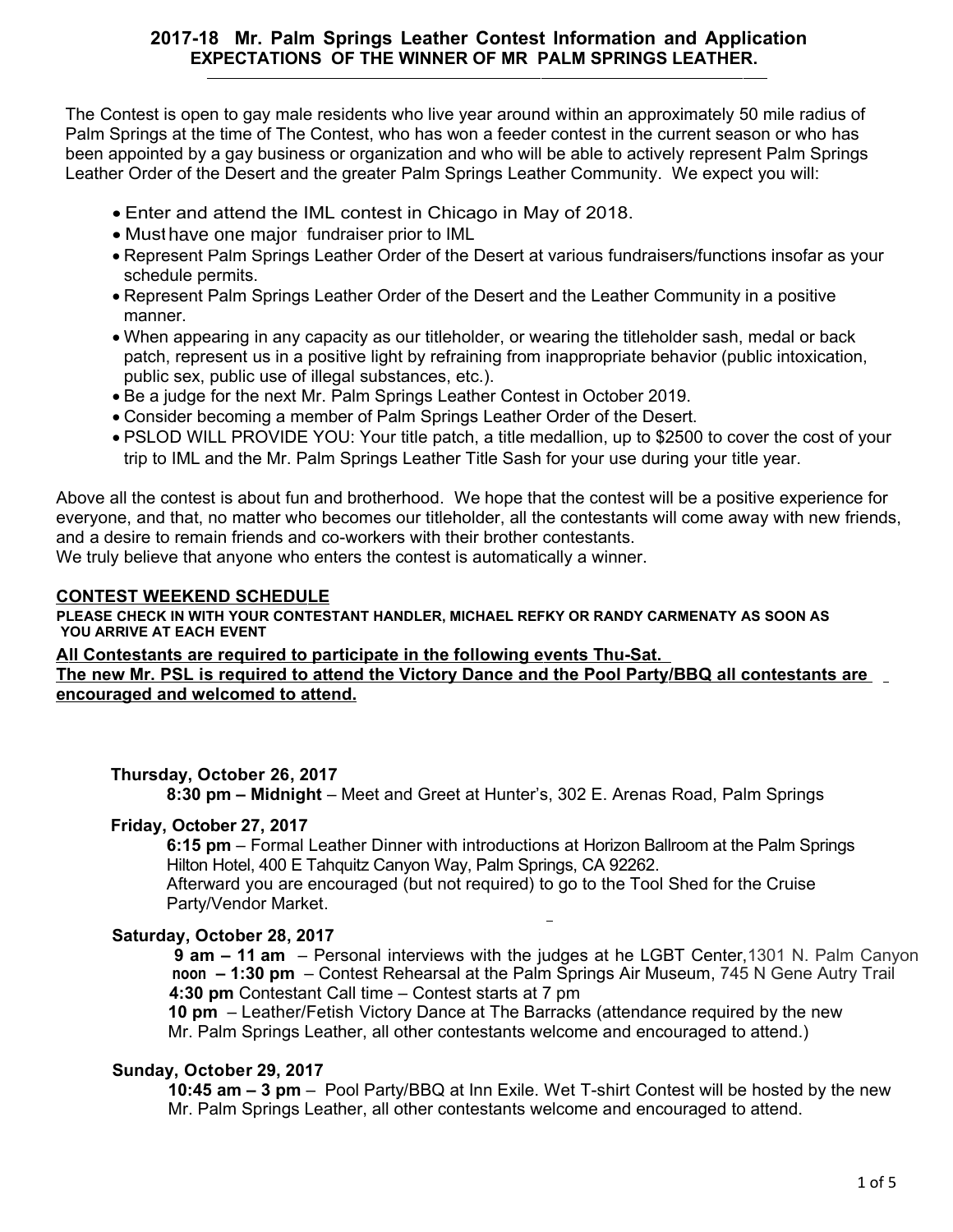# **Contestant Scoring**

#### **Personal Interview 100 points**

Each contestant will meet privately with our judges Saturday afternoon for a personal interview. Bar wear/cruise wear (clothing/items that you would normally wear to the bar on any given day) is appropriate attire. You'll be judged on your confidence, communication skills, overall appearance and general knowledge of the leather lifestyle.

#### **Introduction of Contestants: 50 points**

Each contestant will introduce themselves to the audience using the highlighted sections of the application at the start of the contest. You'll appear in your favorite bar wear/cruise wear (clothing/items that you would normally wear to the bar on any given day) and will be judged on your introduction, stage presence, your overall appearance, and free form interaction with the MC.

#### **Jock Strap & Humorous Question: 50 points total**

You will be asked a question that is humorous in nature. As a reminder, due to nudity laws bare butts are not allowed! (You must have a one-inch strap down the rear center of your jock.) You'll be judged on your stage presence and your ability to think on your feet (30 points), and your overall appearance (20 points)

#### **Formal Leather and Speech: 100 points**

Formal wear can be anything from full leather to uniforms; whatever you feel would be your formal presentation wear as our titleholder. You are required to give a 90 second speech about a topic of your choice. Topics centered on the Leather or GLBT community are encouraged. You'll be judged on your confidence, communications skills and the content of your speech.

#### The 90 second rule is strictly enforced, it starts with the first word you speak. The microphone will be turned off at the 90 second mark.

Scoring will be done using the Olympic method. After each section, each contestants high score and low score for that section is discarded, and the remaining points added together to make the total score for that section. At the end of the contest the 4 individual section totals are added up, and the contestant with the highest score becomes Mr. Palm Springs Leather 2017- 2018.

# Order of categories for Saturday Evening, October 28<sup>th</sup>, 2017

- Contestant Introduces themselves and talk with MC Casual Bar Wear
- Jockstrap section with a humorous question
- Formal Leather (with 90 second speech)
- Announcement of 1st Runner-up and our 2017 2018 titleholder

# **Please fill out PAGES 3, 4 and 5 completely, place in a sealed envelope, ATTENTION PSLOD then email to media[@pslod.org so that we](mailto:psleathercontest@pslod.org) can arrange to pick it up.**

#### **THE APPLICATION MUST BE RECEIVED NO LATER THAN MIDNIGHT, MONDAY, OCTOBER 23, 2017.**

The information contained in this application will be a major source of the information the judges will use during the personal interview. You may attach more sheets, if necessary, to fully explain your answers, but please keep your answers to the indicated word lengths.

#### **Please mark any confidential information with an asterisk.**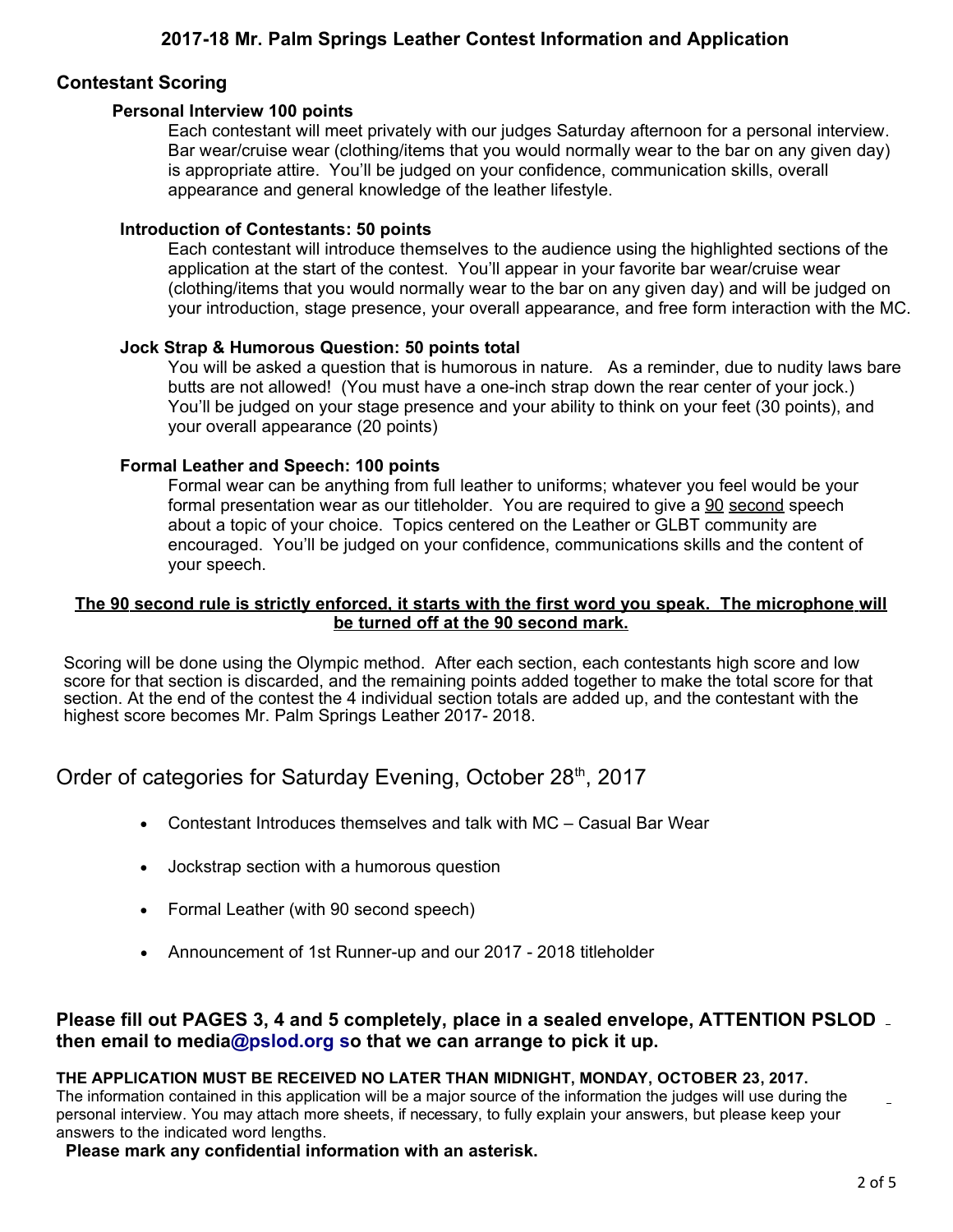# **2017- 18 Mr. Palm Springs Leather Contest Information and Application**

| Name:                     |                                                                                                       |                   |                           |                                                 |      |
|---------------------------|-------------------------------------------------------------------------------------------------------|-------------------|---------------------------|-------------------------------------------------|------|
| Address:                  |                                                                                                       |                   |                           |                                                 |      |
| <b>Email Address:</b>     |                                                                                                       |                   |                           | <b>Birthday (Only Day and Month necessary):</b> |      |
|                           |                                                                                                       |                   |                           |                                                 |      |
|                           | Telephone: (Please list all contact numbers)                                                          |                   | <b>Best Time to Call:</b> |                                                 |      |
|                           |                                                                                                       |                   |                           |                                                 |      |
|                           |                                                                                                       |                   |                           |                                                 |      |
| Height:                   | <mark>Weight:</mark>                                                                                  | <b>Eye Color:</b> |                           | <b>Hair Color:</b>                              | Age: |
|                           |                                                                                                       |                   |                           |                                                 |      |
| <b>Club Affiliations:</b> |                                                                                                       |                   |                           | <b>Hobbies/Interests:</b>                       |      |
|                           |                                                                                                       |                   |                           |                                                 |      |
|                           |                                                                                                       |                   |                           |                                                 |      |
|                           | What does leather mean to you? (maximum of 250 words)                                                 |                   |                           |                                                 |      |
|                           |                                                                                                       |                   |                           |                                                 |      |
|                           |                                                                                                       |                   |                           |                                                 |      |
|                           |                                                                                                       |                   |                           |                                                 |      |
|                           |                                                                                                       |                   |                           |                                                 |      |
|                           |                                                                                                       |                   |                           |                                                 |      |
|                           | What would be your plan to promote a positive leather image in your community? (maximum of 250 words) |                   |                           |                                                 |      |
|                           |                                                                                                       |                   |                           |                                                 |      |
|                           |                                                                                                       |                   |                           |                                                 |      |
|                           |                                                                                                       |                   |                           |                                                 |      |
|                           |                                                                                                       |                   |                           |                                                 |      |
|                           |                                                                                                       |                   |                           |                                                 |      |
|                           |                                                                                                       |                   |                           |                                                 |      |
|                           |                                                                                                       |                   |                           |                                                 |      |
|                           |                                                                                                       |                   |                           |                                                 |      |
|                           |                                                                                                       |                   |                           |                                                 |      |
|                           |                                                                                                       |                   |                           |                                                 |      |
|                           |                                                                                                       |                   |                           |                                                 |      |
|                           |                                                                                                       |                   |                           |                                                 |      |
|                           |                                                                                                       |                   |                           |                                                 |      |
|                           |                                                                                                       |                   |                           |                                                 |      |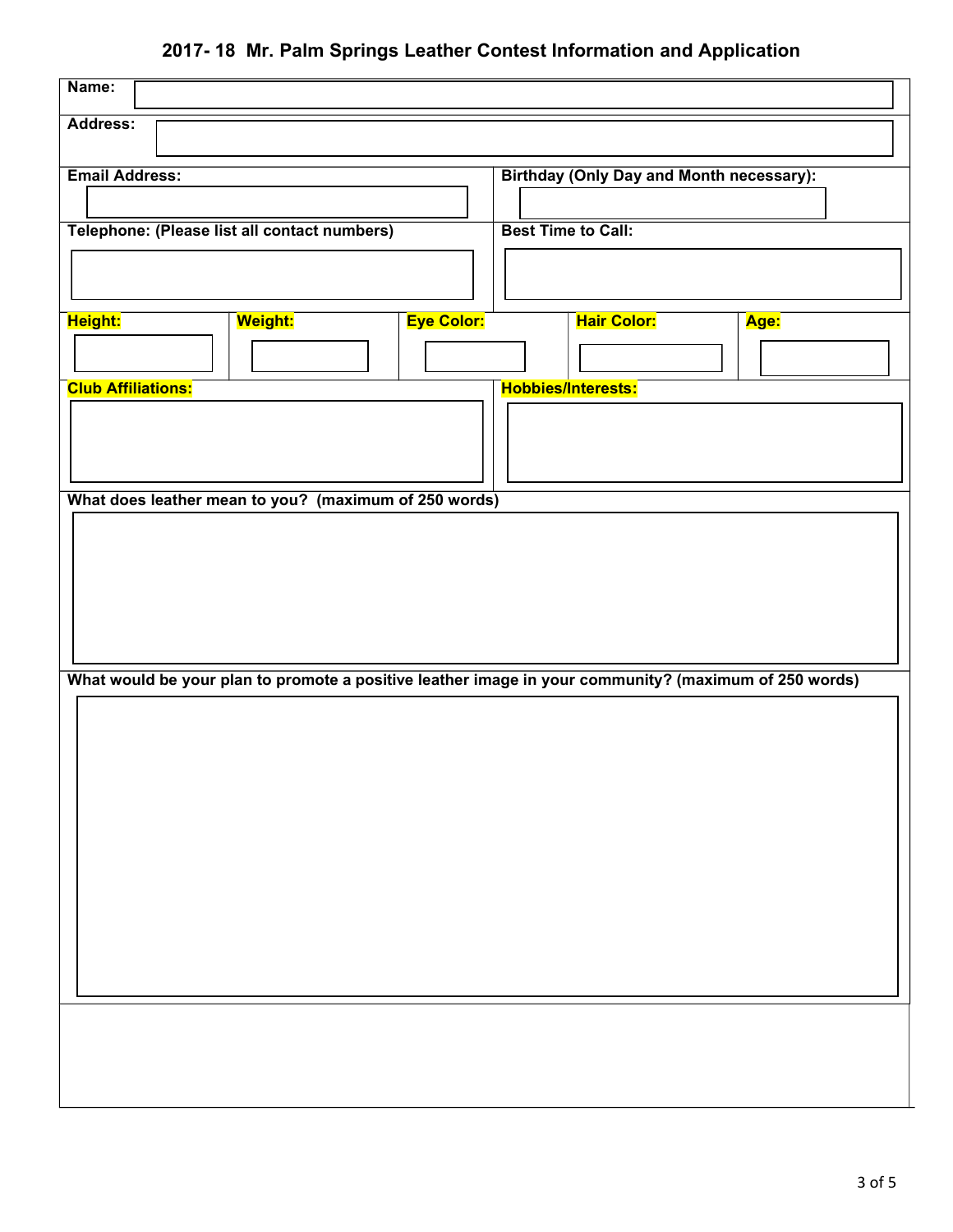| If chosen as our 2017- 2018 titleholder, what are your goals? (maximum of 250 words) |  |
|--------------------------------------------------------------------------------------|--|
|--------------------------------------------------------------------------------------|--|

**Please tell us about your proudest moment(s) (maximum of 250 words)**

Please tell us something about your life that played a major part in making you the man you are today (maximum **of 250 words)**

**Describe your favorite fetish, or your hottest fantasy (maximum of 250 words)**

Signature: **Date: Date: Date: Date: Date: Date: Date: Date: Date: Date: Date: Date: Date: Date: Date: Date: Date: Date: Date: Date: Date: Date: Date: Date: Date: Date: Da** 

**YOU MAY ATTACH ADDITIONAL SHEETS BUT PLEASE KEEP TO INDICATED WORD LENGTHS.**